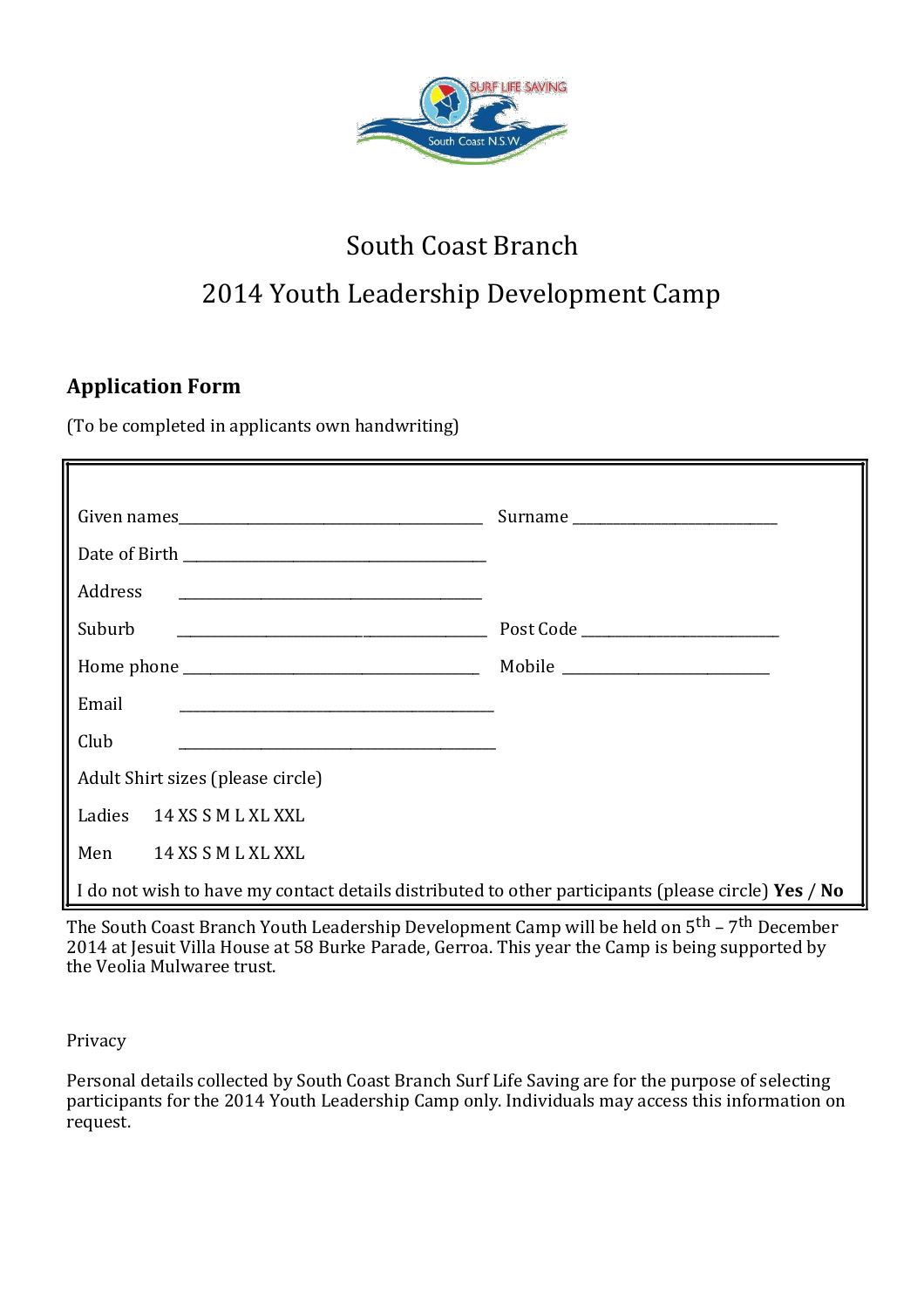## **Parental consent**

I \_\_\_\_\_\_\_\_\_\_\_\_\_\_\_\_\_\_\_\_\_\_\_\_\_\_\_\_\_\_\_\_\_ (parent / guardian) give permission \_\_\_\_\_\_\_\_\_\_\_\_\_\_\_\_\_\_\_\_\_\_\_\_\_\_\_\_\_\_\_\_\_\_\_

(Participant's name) to attend the South Coast Youth Leadership Camp. 5<sup>th</sup> – 7<sup>th</sup> December 2014 at Jesuit Villa House at 58 Burke Parade, Gerroa.

I acknowledge that activities may be physically challenging and verify that my child has no limiting disabilities that may restrict their participation in the program.

I give permission for their name and image to be used for the promotion of the Youth Leadership Development program by South Coast Branch Surf Life Saving. Personal details collected are the purpose of selecting participants for the 2014 Youth Leadership Camp only. Individuals may access this information on request.

I acknowledge that my child maintains responsibility for their behaviour and safety. South Coast Branch Surf Life Saving will not take responsibility for participant's personal possessions. I give consent for my child to receive medical attention, which may be deemed advisable in the event of injury or accident during their participation at the camp.

It is understood that participants will abide by the SLSA Member Safety and Well-being policy and Child Protection policy found at

<http://www.surflifesaving.com.au/members/resources/administration>

Signed Date  $\Box$ 

## **Participants consent**

I \_\_\_\_\_\_\_\_\_\_\_\_\_\_\_\_\_\_\_\_\_\_\_\_\_\_\_\_\_\_\_\_\_\_\_\_\_\_\_\_\_\_\_\_\_\_\_\_\_\_\_\_\_\_\_\_\_ (participants name) agree to abide by the SLSA Member Safety and Well-being policy and Child protection policy found at <http://www.surflifesaving.com.au/members/resources/administration>

SLSA code of Conduct

- 1. Once registered there are no departures from the program without the approval of the program manager. Participants will be given permission to leave the program only in extenuating circumstances.
- 2. As a participant, you will be role models for Surf life Saving and will act in an appropriate manner.
- 3. No disrespect will be tolerated under any circumstances
- 4. Any concerns or disagreements should be reported to the program Manager or the designated Member Protection Officer immediately.
- 5. While on the Program you will be sharing accommodation with participants of the same gender. You will
	- Ensure there is no interference with other people's property
	- Treat others with dignity and respect
	- Treat property with respect
- 6. All instructions from the Program Manager and leaders are to adhered to
- 7. Breaches of the SLSA Member Safety and Well-being policy and Child Protection policy and this Code of Conduct may result in immediate expulsion from the program

Signed \_\_\_\_\_\_\_\_\_\_\_\_\_\_\_\_\_\_\_\_\_\_\_\_\_\_\_\_\_\_\_\_\_\_\_\_\_\_\_\_\_\_\_\_\_\_\_\_\_\_\_\_\_\_ Date \_\_\_\_\_\_\_\_\_\_\_\_\_\_\_\_\_\_\_\_\_\_\_\_\_\_\_\_\_\_\_\_\_\_\_\_\_\_\_\_\_\_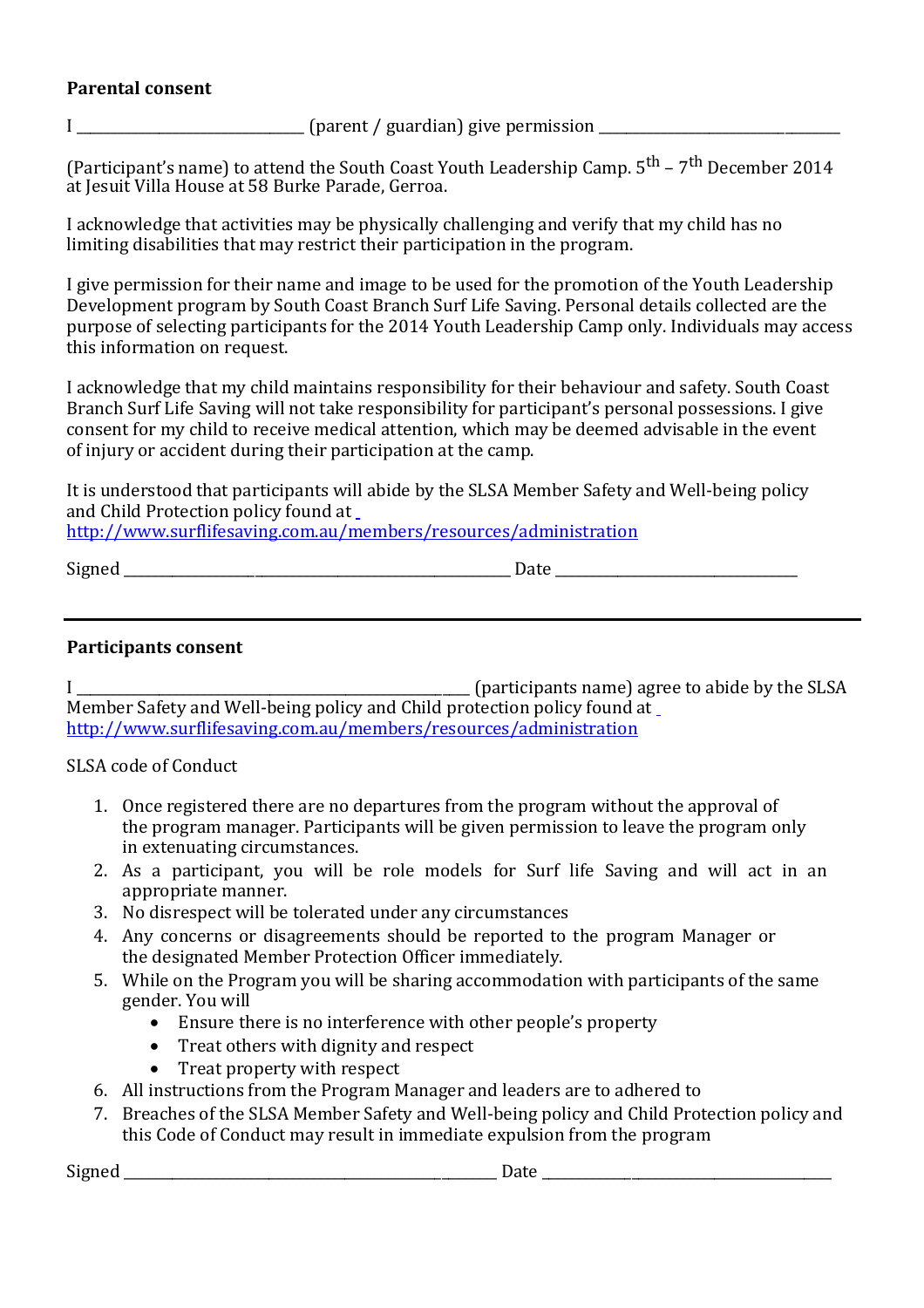## 2014 Youth Leadership Camp

#### **Application Questions**

- 1. How long have you been involved in Surf Life Saving?
- 2. What leadership roles do you currently hold at School, Nippers, and Community Activities?

3. What leadership achievements and programs have you been involved in?

 $4.$ Where do you want to be in 5 years and how do you intend to achieve this?